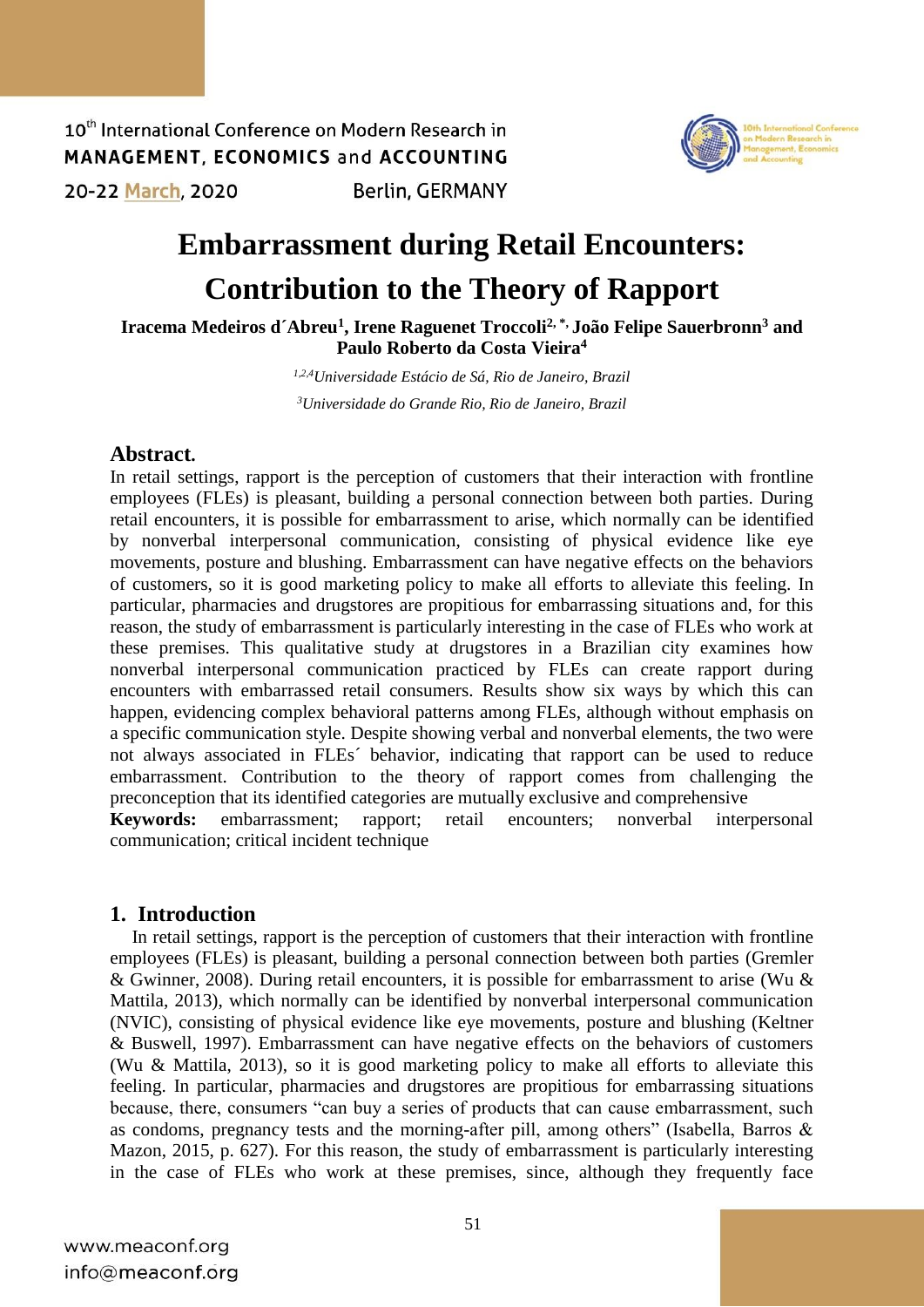

### 20-22 March, 2020

### **Berlin, GERMANY**

situations where customers are embarrassed while buying drugs or personal care products, they normally do not receive formal training on how to deal with these situations (Instituto Racine, 2018). This can prompt them to voluntarily act as they see fit. This article describes how NVIC can create rapport with customers, and hence reduce embarrassment during interaction at drugstores. After this brief introduction, a theoretical framework is presented, followed by methodological aspects, results, discussion and conclusion.

### **2 Theoretical Framework**

In a retail service relationship, rapport is a customer perception that his/her interaction with FLEs is pleasant, sealed by a personal connection (Gremler & Gwinner, 2000). Gremler and Gwinner (2008) proposed a typology with five main categories and their respective subcategories of behaviors for creation of rapport in commercial contexts, which partially inspired our study: 1) Uncommonly attentive behavior: the employee, as perceived by the customer, acts uncommonly, with three subcategories: 1.1) atypical actions (e.g., doing something totally outside the script to meet a need of the customer); 1.2) personal recognition (e.g., the employee recognizes the customer by name); and 1.3) intense personal interest (e.g., the employee shows interest in the customer as a person); 2) Common grounding behavior: the FLE seeks to discover something in common with the customer, with two subcategories: 2.1) identification of mutual interests (e.g., hobbies); and 2.2) identification of other similarities (e.g., same ages); 3) Courteous behavior: a bond is rapidly formed between the FLE and the customer, with three subcategories: 3.1) civility (e.g., treating customers politely, without evident differences based on how much is spent); 3.2) honesty (e.g., identifying the real advantages of a product); and 3.3) empathy (e.g., ability to see things from the customer's point of view, based on understanding his/her priorities); 4) Connecting behavior: the employee explicitly tries to develop a tie with the customer, with three subcategories: 4.1) humor (e.g., telling a joke or making the customer laugh); 4.2) pleasant conversations (e.g., about weather forecasts); and 4.3) friendly interaction (e.g., the employee´s friendliness when interacting with the customer is perceived as more intense than normal in the given context); 5) Information sharing behavior: the employee tries to share information with or collect information from the customer, to better understand and more effectively meet needs, with three subcategories: 5.1) giving advice (e.g., employee making suggestions to the customer about the product or service); 5.2) imparting knowledge (e.g., sharing the employee's own experience and knowledge about a topic); and 5.3) asking questions (e.g., employee asking specific questions to find out what the customer really is looking for at the store).

Research about rapport in commercial contexts has shown that people can judge strangers intuitively and precisely based on viewing their face or on observing their behavior for very brief periods (Willis & Todorov, 2006). Expressive similarity is the similarity between nonverbally expressed emotions of FLEs and customers' receptivity to emotions expressed nonverbally (Lim, Lee  $\&$  Foo, 2017), a phenomenon that causes positive first impressions (Human & Biesanz, 2011). Consequently, the impressions of customers about the characteristics of FLEs – such as competence and professionalism – will be more favorable when there is a higher level of expressive similarity. And when customers perceive higher levels of expressive similarity regarding a service employee, and thus experience strong rapport, they will more likely evaluate the service experience positively.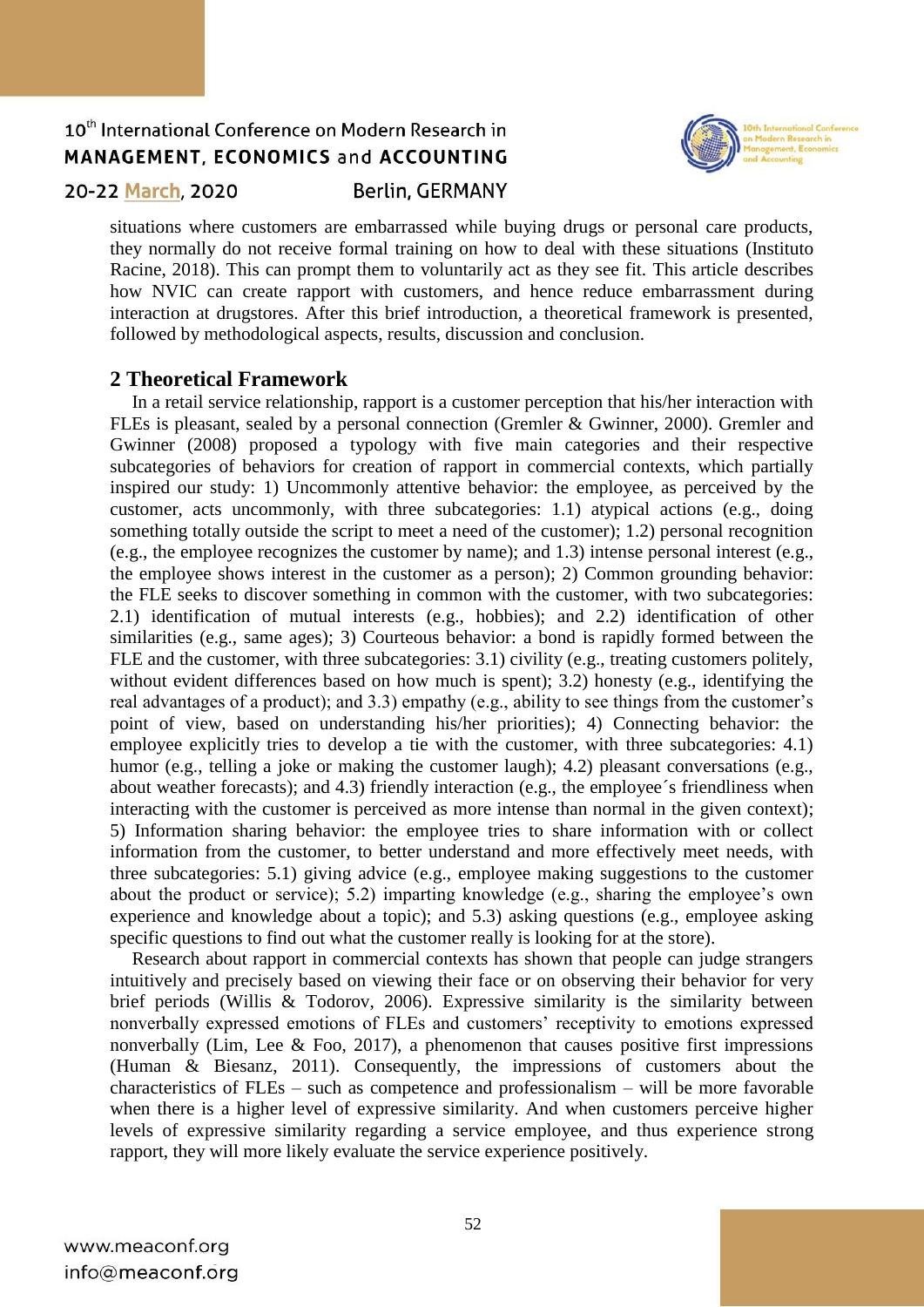

### 20-22 March, 2020

### **Berlin, GERMANY**

One of the most common opportunities for rapport in the service sector occur in personal encounters, especially via NVIC. NVIC refers to the process by which, while interacting, individuals use resources other than spoken language, such as body language or feelings, which are perceived and interpreted by the other person while interacting, conveying the emotional state, personality or behavioral intentions of an individual (Hall, Horgan & Murphy, 2005). Sharing of information between a service provider and a customer should be carried out empathetically and affectively for communication to be effective (Park et al., 2012). This is true to all commercial relations, but particularly important during services rendering, due to intangibility and simultaneity (Zeithaml, Bitner & Gremler, 2014), and to the strong role that emotions play for good outcomes (Gremler et al., 2017). Both verbal and nonverbal communication affect customers by involving a critical interpersonal process that consists of a continuous cycle of exchanging information (Schramm, 1954). Customers also simultaneously influence the nonverbal responses of service providers (Sundaram & Webster, 2000).

In terms of NVIC typologies, due to the emphasis of this approach on the impact of the NVIC of service providers on the satisfaction of customers, that of Sundaram and Webster (2000) stands out, formed by four aspects: a) paralanguage: tone, intensity, vocal amplitude, fluency or pauses, used during transmission of a message as hints to identify the real emotional state of the speaker (Sidtis & Kreiman, 2012); b) kinetics: body movements, posture, eye contact, head inclination, hand movements and facial expressions (Newman et al., 2016); **c**) personal appearance of the service provider: personal hygiene, clothing style, state of conservation of uniforms (Sundaram & Webster, 2000); and d) proxemic communication: nonverbal communication that involves the unconscious structure of people in space, such as the distance between people when engaging in daily transactions (Hall, 1963).

### **3 Method**

Secondary research for this qualitative-descriptive research (Creswell, 2010) came from the literature (Creswell, 2010), while field research took place in 18 drugstores in Teresópolis, a small city 100 km from the capital Rio de Janeiro. Primary data were obtained by means of the critical incident technique (CIT) (Flanagan, 1954), as well as of in-depth interviews and of non-participant observation (Farmer et al., 2006), assuring triangulation. Two types of subjects anonymously participated in the study, all possibly involved in situations when embarrassment could happen: 1) "Subjects": 57 FLEs (17 women and 40 men) submitted to the CIT during eight field visits, including 35 sales clerks, 12 pharmacists and three managers, with ages ranging from 20 to 50 years old. No specific filter was used, assuming that any of these respondents may interact with embarrassed customers. Their usable responses indicated 51 critical incidents; 2) "Interviewees": eight drugstore managers (excluding those taking part in the CIT) submitted to exploratory in-depth interviews. This helped elucidate certain parts of the CIT, apart from learning whether there was a store policy for multi-gender staff, and whether management was open to the creation or adoption of specific staff training aimed at dealing with embarrassed customers. The whole content of the interviews was recorded and transcribed.

All research subjects verbally reported situations of embarrassment by customers during encounters, enabling investigation of the possible spontaneous use of NVIC by the FLEs. The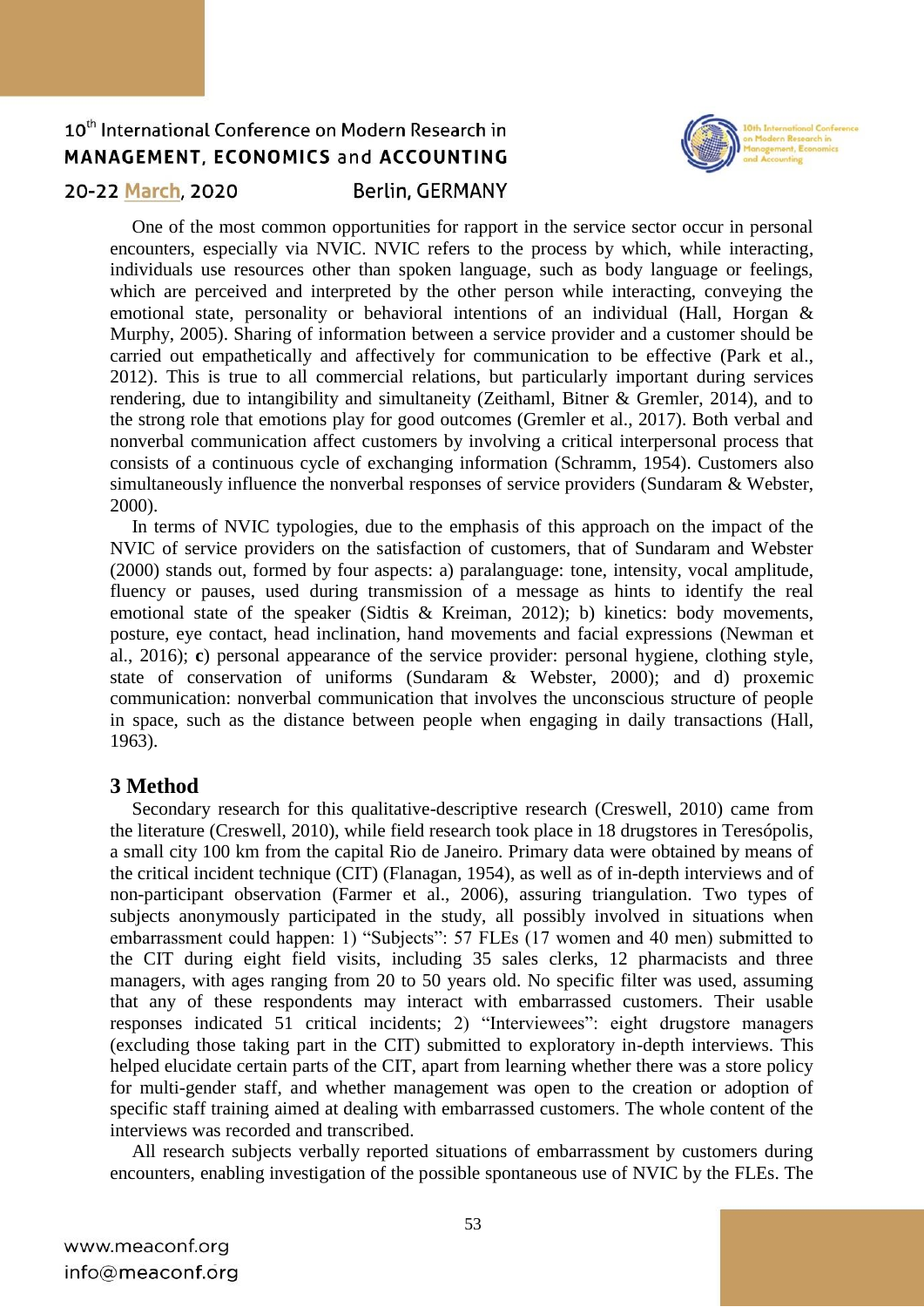

20-22 March, 2020

### **Berlin, GERMANY**

main products causing embarrassment were those associated with sexual behavior, especially the day-after pill and remedies for erectile dysfunction. As for the content of the interviews, it was interpretively analyzed (McCracken, 1988).

### **4 Results and Discussion**

#### **4.1 Results of the first CIT application**

Categories were built to allow identification not only of the main behavior, but also of the predominant combinations specific to rapport building with embarrassed customers. Thus, 1) To serve as a base, we selected the five categories and respective subcategories of behaviors that were identified as possible facilitators of rapport (Table 1), which were subsequently transferred to the first column of Table 3; 2) Based on the content analysis of primary data from the CIT, we identified which behaviors were used by the FLEs in drugstores to facilitate rapport in embarrassing situations, which were subsequently transferred to the third column of Table 3; and 3) These behaviors were associated with some subcategories (see  $2<sup>nd</sup>$  column of Table 3) among all the subcategories listed in the first column of that table, excluding seven categories of Gremler and Gwinner (2008) (see 2<sup>nd</sup> column of Table 1) that, according to presuppositions based on good sense, did not pertain to the theme of embarrassment. 4) In order to create the categories used in this study, we identified the emphasis of these behaviors (see  $4<sup>th</sup>$  column in Table 2), based on the selection of behaviors aimed at facilitating rapport in drugstores, associated with the subcategories considered pertinent to the theme of rapport in embarrassing situations. This emphasis fits in three types of behavior, two of them identified in the literature review (verbal and nonverbal); the third one was a behavior observed during the field research but not yet identified in the literature, which constitutes the contribution of this study to the theory of rapport: 4.1) The field research identified complex behavioral patterns that can facilitate rapport in embarrassing situations to which drugstores are prone, without emphasis on specific communication. Despite having verbal and nonverbal elements, its interpretation based on analysis of the primary evidence indicated it was not simply associated with the sum of the two. In this category – whose configurative complexity led us to label it multifaceted behavior – we noted a set of elements that could be associated with a specific behavior, with nomenclature taken as common for being habitually used when interacting with customers. During the first conduction of the CIT, two subcategories were identified: 4.1.1) warm treatment, which includes a complex combination of simultaneous actions such as welcoming tone of voice, happy physiognomy, positioning near the customer, making suggestions and supplying information; and 4.1.2) professionally distant treatment, with a dual association: a) with some verbal elements, such as connection through information and questions; and b) with characteristically nonverbal elements, but not necessarily included in the subcategories selected in isolation as nonverbal, such as more reserved physiognomy (without a specific category), low tone of voice (paralanguage) and distance (proxemics); 5) Finally, we created 11 categories with nomenclature tailored for rapport in embarrassing situations associated with each of the three categories (see 5th column of Table 2).

*Table 1: Categories of Gremler and Gwinner (2008) from which subcategories were removed, and the reason for these exclusions*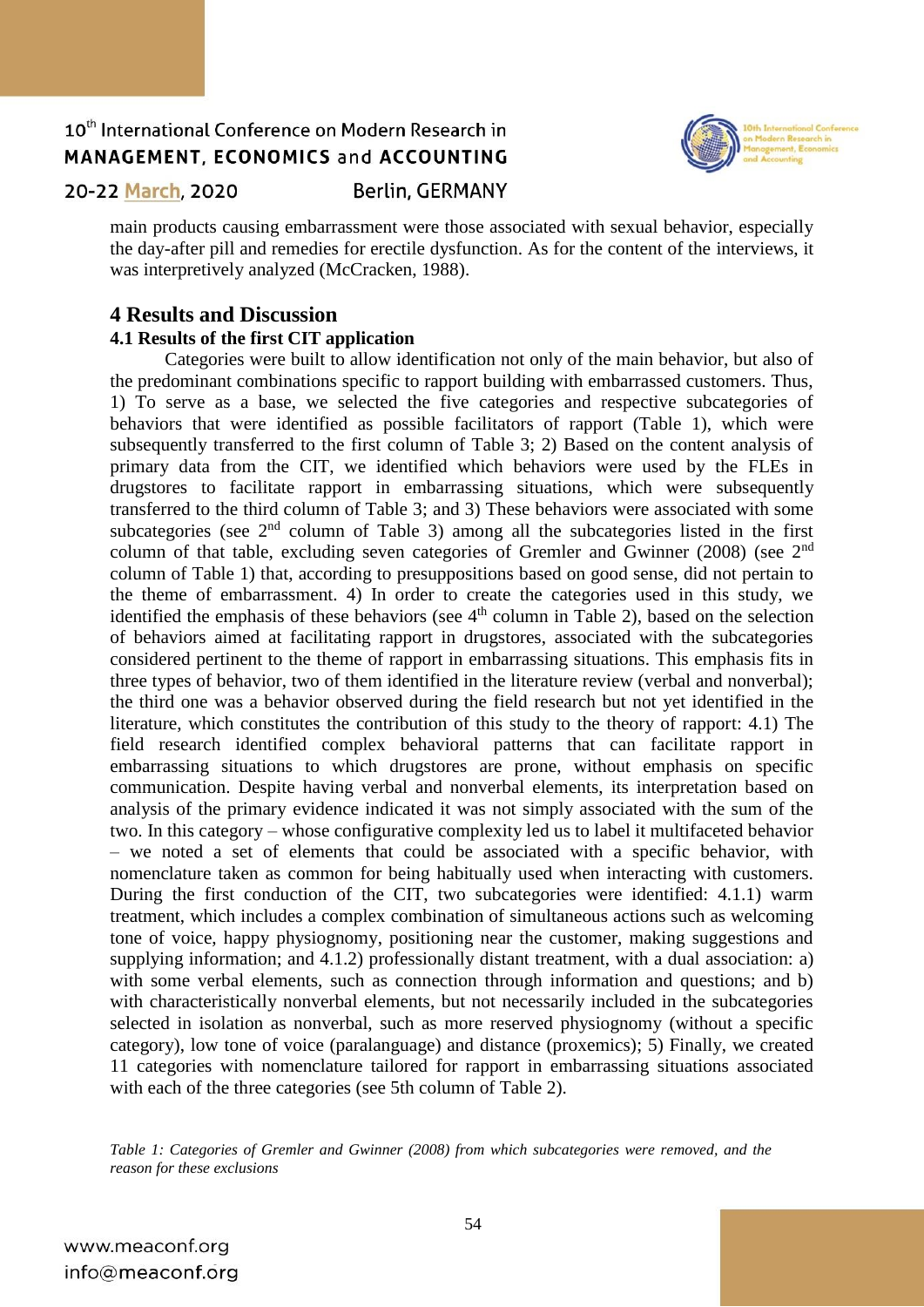### 10<sup>th</sup> International Conference on Modern Research in MANAGEMENT, ECONOMICS and ACCOUNTING **Berlin, GERMANY** 20-22 March, 2020



| <b>Category of Gremler and</b><br>Gwinner (2008) from<br>which one or more<br>subcategories were<br>excluded | <b>Subcategory</b><br>excluded        | <b>Reason for exclusion</b>                                                                                                                             |
|--------------------------------------------------------------------------------------------------------------|---------------------------------------|---------------------------------------------------------------------------------------------------------------------------------------------------------|
| Uncommonly attentive<br>behavior                                                                             | Intense personal<br>interest          | Since this approach is very incisive, it would be counter-<br>productive for embarrassed customers.                                                     |
| Common grounding<br>behavior or common base                                                                  | Identification of<br>mutual interests | This type of approach does not apply to embarrassing<br>situations.                                                                                     |
|                                                                                                              | Honesty                               | Embarrassed customers do not need opinions from the FLEs                                                                                                |
| Courteous behavior                                                                                           | Empathy                               | To act atypically (first subcategory of Table 3), it is<br>necessary to have empathy. Therefore, to avoid repetition,<br>this was excluded.             |
|                                                                                                              | Humor                                 | In a situation of embarrassment, no type of humor is<br>welcome.                                                                                        |
| Connecting behavior                                                                                          | Pleasant<br>conversation              | Embarrassed customers do not want verbal interaction<br>beyond the minimum necessary, because they want to make<br>the purchase as quickly as possible. |
| Information sharing<br>behavior                                                                              | Giving advice                         | Sales clerks are not allowed to recommend medicines.                                                                                                    |

*Table 2 – Elements considered in the building up of the categories and subcategories identified in the field research*

| All the<br>categories verified<br>and the respective<br>subcategories                                                                              | Categories of behavior that facilitate rapport<br>verified by Gremler & Gwinner (2008) and<br>Nickels, Everett & Klein (1983)<br><b>Subcategories</b><br>selected applicable to<br>the type of rapport<br>behavior in<br>embarrassing<br>situations | <b>Behaviors</b><br>identified as<br>facilitating rapport<br>in embarrassing<br>situations                                                                     | Categories<br>created in this<br>study for rapport<br>in embarrassing<br>situations.<br>according to the<br>emphasis of the<br>behavior | Subcategories<br>of rapport in<br>embarrassing<br>situations: how<br>connection is<br>enabled |
|----------------------------------------------------------------------------------------------------------------------------------------------------|-----------------------------------------------------------------------------------------------------------------------------------------------------------------------------------------------------------------------------------------------------|----------------------------------------------------------------------------------------------------------------------------------------------------------------|-----------------------------------------------------------------------------------------------------------------------------------------|-----------------------------------------------------------------------------------------------|
| Uncommonly<br>attentive behavior<br>(Gremler &<br>Gwinner, 2008):<br>Refers to situations<br>where the employee,<br>as perceived by the            |                                                                                                                                                                                                                                                     | Particularly<br>attentive behavior,<br>with focus on the<br>customer,<br>allowing the FLE<br>to identify<br>embarrassment.                                     |                                                                                                                                         | Through<br>concentrated<br>attention                                                          |
| customer, performs<br>uncommon actions.<br>Formed by three<br>subcategories:                                                                       | <b>Atypical actions: refers</b><br>to doing things totally<br>outside the script to<br>meet a need of a                                                                                                                                             | The FLE<br>adapts the voice to<br>the same volume<br>used by the<br>customer.                                                                                  | <b>Behavior</b> with<br>nonverbal<br>emphasis                                                                                           | Use of<br>paralanguage                                                                        |
| 1. Atypical<br>actions (broken<br>down into three<br>behaviors, as<br>detailed in the third<br>column of this table)<br>2. Personal<br>recognition | particular customer.                                                                                                                                                                                                                                | The FLE moves<br>closer to the<br>customer, so that<br>the interaction can<br>be more discreet<br>(e.g., leaves the<br>counter area and<br>goes to a corner of |                                                                                                                                         | Through<br>proxemics                                                                          |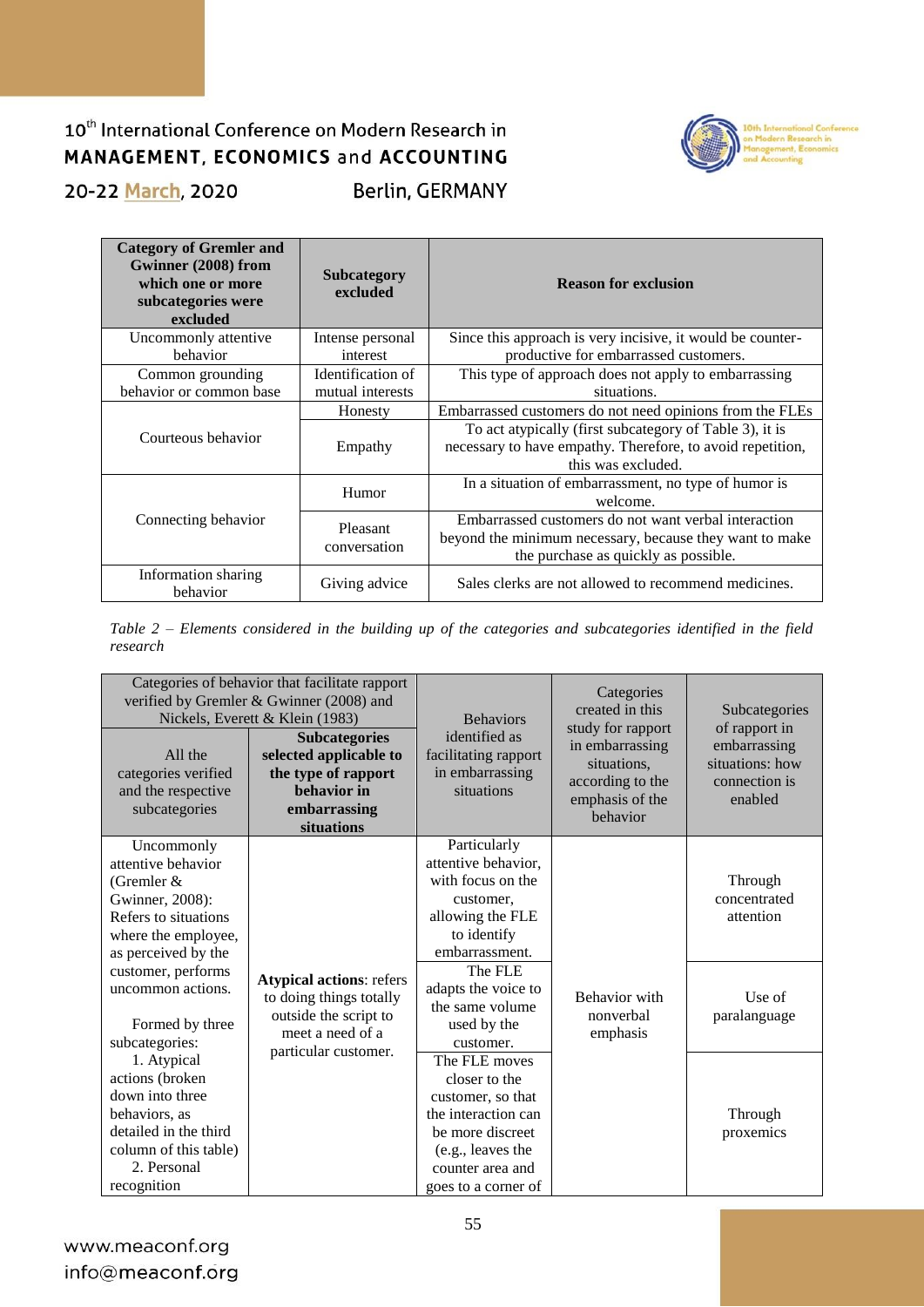

## 20-22 March, 2020

Berlin, GERMANY

| 3. Intense<br>personal interest:<br>excluded from this                                                                                                                                                                                                                                                                                                                                         |                                                                                                                                                                                                                                                                                                 | the store).                                                                                                                                                                                                                                                         |                                                                                                                 |                           |
|------------------------------------------------------------------------------------------------------------------------------------------------------------------------------------------------------------------------------------------------------------------------------------------------------------------------------------------------------------------------------------------------|-------------------------------------------------------------------------------------------------------------------------------------------------------------------------------------------------------------------------------------------------------------------------------------------------|---------------------------------------------------------------------------------------------------------------------------------------------------------------------------------------------------------------------------------------------------------------------|-----------------------------------------------------------------------------------------------------------------|---------------------------|
| analysis (see Table<br>$1$ ).                                                                                                                                                                                                                                                                                                                                                                  | <b>Personal</b><br>recognition: Refers to<br>situations when the<br>employees recognized<br>customers by name or<br>remember specific<br>information about a<br>determined customer.                                                                                                            | The FLE tries<br>to stay away from<br>customers,<br>knowing they will<br>be even more<br>embarrassed when<br>recognized.<br>Hence, this<br>category was used<br>in its opposite pole<br>$-$ non-recognition<br>of the customer-<br>for the purpose of<br>anonymity. | Behavior with<br>nonverbal<br>emphasis                                                                          | Through<br>discretion     |
| Common<br>grounding or<br>common base<br>behavior (Gremler<br>& Gwinner, 2008):<br>refers to situations<br>in which FLEs try to<br>discover something<br>they have in<br>common with the<br>customer. Formed<br>by two<br>subcategories:<br>1) Identification<br>of other similarities<br>2) Identification<br>of mutual interests:<br>excluded from the<br>present analysis (see<br>Table 1). | <b>Identification of</b><br>other similarities:<br>Refers to the attempt to<br>identify something the<br>FLE and customer have<br>in common, which can<br>be noted visually<br>without the need to ask,<br>e.g., the same age<br>range, same gender,<br>same type of physique,<br>among others. | The FLE<br>identifies that the<br>customers prefer<br>to be served by<br>someone of the<br>same sex.                                                                                                                                                                | Behavior with<br>nonverbal<br>emphasis                                                                          | Through<br>common gender  |
| Courteous<br>behavior (Gremler<br>& Gwinner, 2008):<br>Situations where<br>FLEs' behaviour<br>seems natural,<br>suggesting genuine                                                                                                                                                                                                                                                             | Civility: Refers to<br>situations where the<br>FLE demonstrates<br>friendly, pleasant,<br>courteous or helpful<br>behavior.                                                                                                                                                                     | The FLE<br>interacts<br>respectfully, but<br>also warmly.                                                                                                                                                                                                           | Multifaceted<br>behavior, without<br>any specific<br>emphasis,<br>indicating a<br>complex<br>behavioral pattern | Through warm<br>treatment |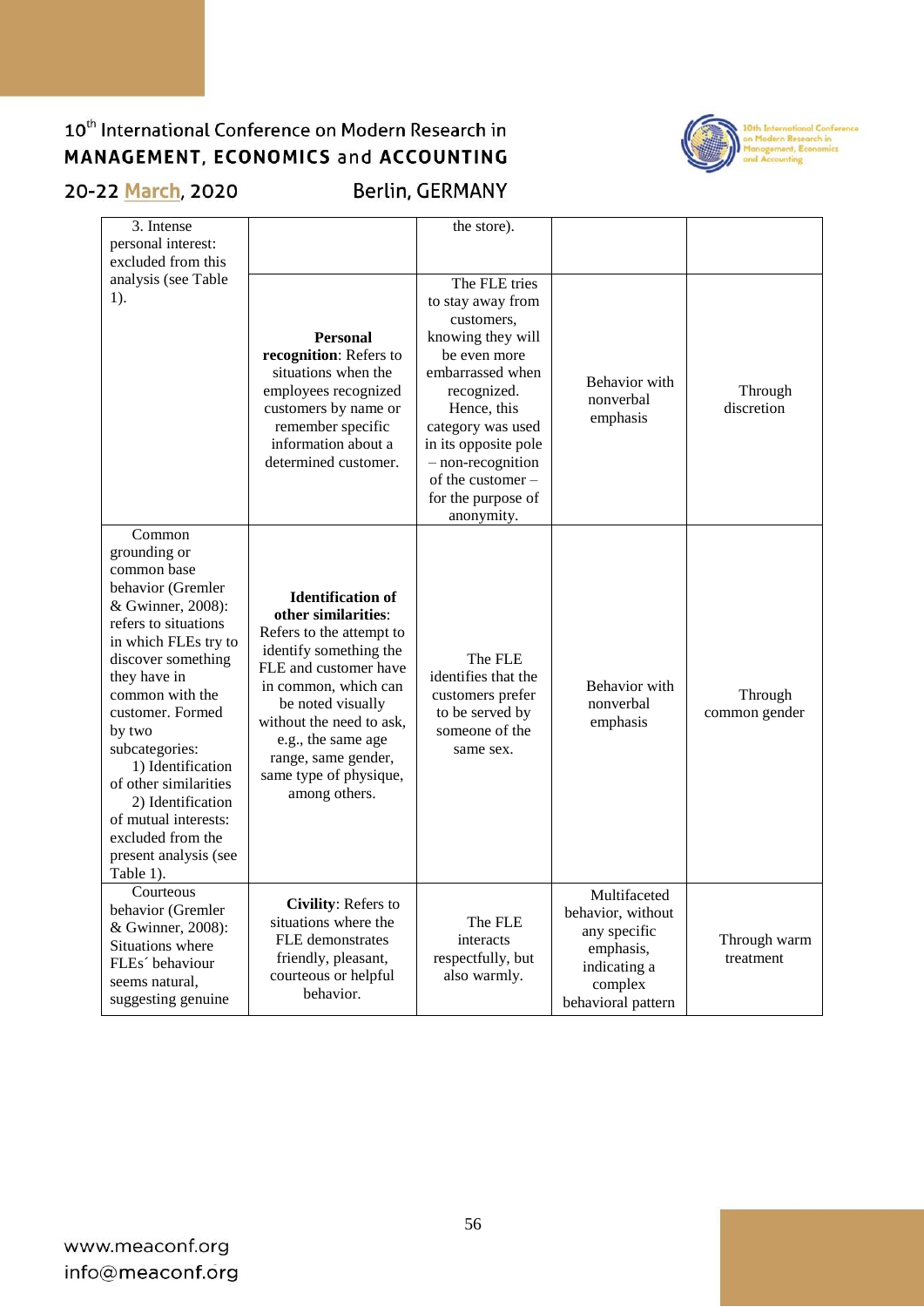

20-22 March, 2020

Berlin, GERMANY

| focus on the<br>customer, instead of<br>trying to sell.<br>Formed by three<br>subcategories:<br>1. Civility<br>(broken down into<br>two behaviors, as<br>detailed in the third<br>column)<br>2. Honesty:<br>excluded from the<br>present analysis (see<br>Table 1).<br>3. Empathy:<br>excluded from the<br>present analysis (see<br>Table 1)                                             |                                                                                                                                                             | The FLE<br>interacts<br>respectfully,<br>maintaining<br>seriousness and<br>professional<br>distance.                                              |                                  | Through<br>treatment with<br>professional<br>distance |
|------------------------------------------------------------------------------------------------------------------------------------------------------------------------------------------------------------------------------------------------------------------------------------------------------------------------------------------------------------------------------------------|-------------------------------------------------------------------------------------------------------------------------------------------------------------|---------------------------------------------------------------------------------------------------------------------------------------------------|----------------------------------|-------------------------------------------------------|
| Connecting<br>behavior (Gremler<br>& Gwinner, 2008):<br>Situations when<br>FLEs explicitly try<br>to develop a<br>connection with the<br>customer, by means<br>of three<br>subcategories:<br>1. Friendly<br>interaction<br>2. Humor:<br>excluded from the<br>present analysis (see<br>Table 1)<br>3. Pleasant<br>conversation:<br>excluded from the<br>present analysis (see<br>Table 1) | Friendly<br>interaction: Refers to<br>pleasant and warm<br>behavior of FLEs<br>beyond that is<br>perceived as normal<br>when interacting with<br>customers. | The FLE<br>converses with<br>customers, trying<br>to make them calm<br>about the<br>purchase, saying<br>that buying these<br>products is natural. | Behavior with<br>verbal emphasis | Through<br>reassurance                                |
| Information<br>sharing behavior<br>(Gremler &<br>Gwinner, 2008):<br>Situations when<br>FLEs try to share<br>information with or<br>gather information                                                                                                                                                                                                                                    | <b>Transmitting</b><br>knowledge: Refers to<br>the sharing by the FLEs<br>of their own<br>experiences about a<br>specific subject.                          | The FLE<br>shares information<br>about the products,<br>brands available<br>and corresponding<br>prices, but does<br>not offer an<br>opinion.     | Behavior with<br>verbal emphasis | Through<br>information                                |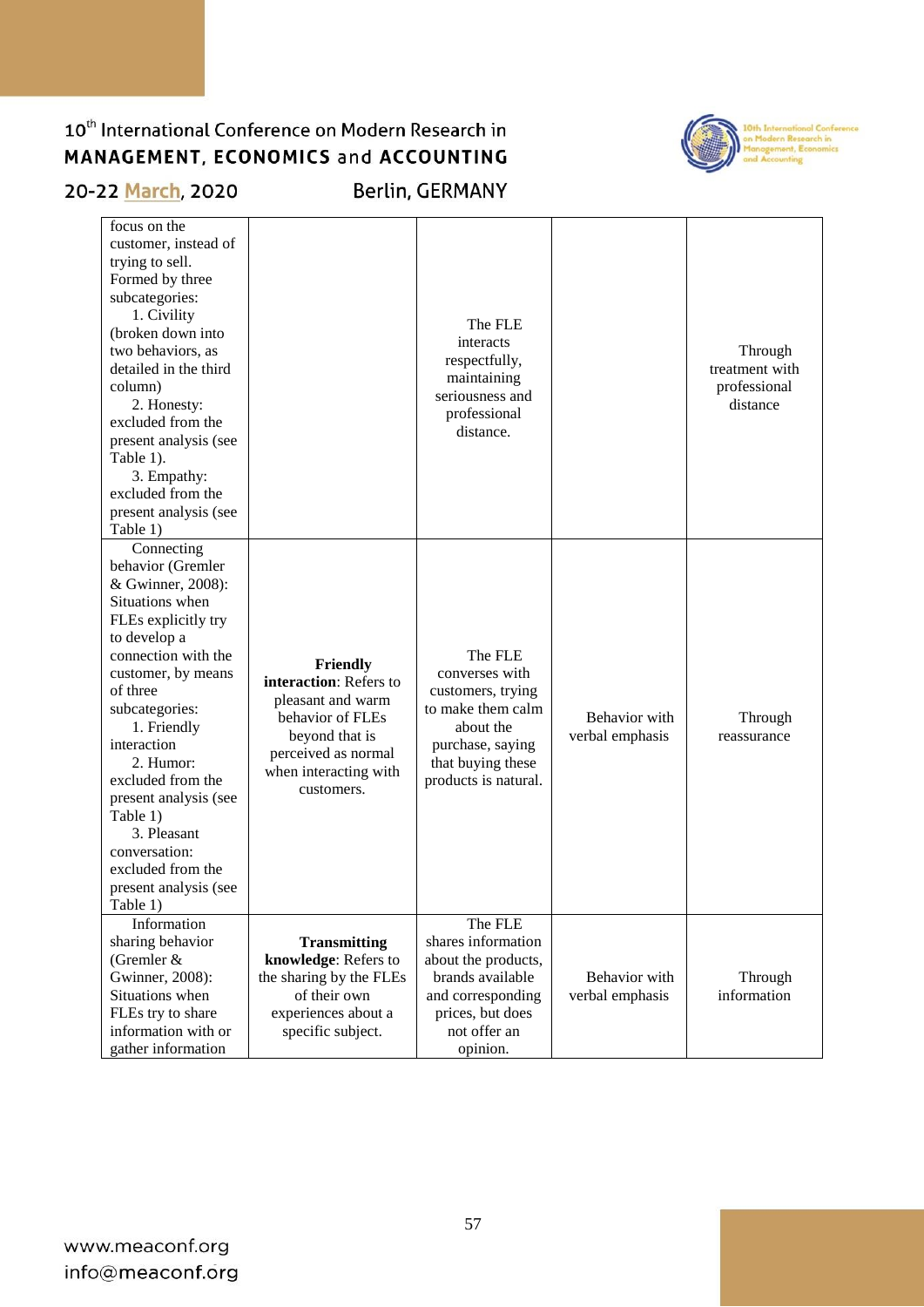

### 20-22 March, 2020

**Berlin, GERMANY** 

| from the customer.<br>to better understand<br>the needs, by means<br>of three<br>subcategories:<br>1. Transmitting<br>knowledge<br>2. Asking<br>questions<br>3. Giving advice:<br>excluded from the<br>present analysis (see<br>Table 1)                                                         | <b>Asking questions:</b><br>Refers to FLEs who<br>pose specific questions<br>to determine what the<br>customer is really<br>looking for.                               | The FLE poses<br>specific questions<br>to identify the type<br>of product or<br>medicine the<br>customer wants. | Behavior with<br>verbal emphasis | Through<br>questions                    |
|--------------------------------------------------------------------------------------------------------------------------------------------------------------------------------------------------------------------------------------------------------------------------------------------------|------------------------------------------------------------------------------------------------------------------------------------------------------------------------|-----------------------------------------------------------------------------------------------------------------|----------------------------------|-----------------------------------------|
| Imitation<br>behavior (Nickels,<br>Everett & Klein,<br>1983), also called<br>mirroring, an<br>approach often used<br>by neurolinguistics:<br>construction of<br>rapport is related to<br>the adaptation of<br>verbal and<br>nonverbal<br>communication of<br>the FLE to the<br>customer's style. | <b>Imitation behavior:</b><br>Refers to adaptation of<br>the verbal<br>communication of the<br>FLE to the style of the<br>customer (Nickels,<br>Everett & Klein, 1983) | The FLE refers<br>to the medicines<br>with the same<br>words used by the<br>customer.                           | Behavior with<br>verbal emphasis | Connection<br>with nominal<br>imitation |

### **4.2 Results of the Second CIT Application**

After content analysis of primary data from the second CIT conduction, it was necessary to add five more subcategories to those obtained on the first phase, in light of the practices mentioned by the FLEs as ways to soften the embarrassment of customers, by establishing rapport. The five new subcategories were: 1) Remove the products from the packages or deliver them very discreetly so that nobody (other customers, other FLEs, and especially the cashiers) can identify what the customer was buying; 2) Serve embarrassed customers as quickly as possible, because, according to FLEs who used this technique, what embarrassed customers most want is that situation to end; 3) Interact with the customer naturally, as if no embarrassment was perceived; 4) Serve customers discreetly in all details; and 5) Engage in small talk to relax the customer (see Table 3).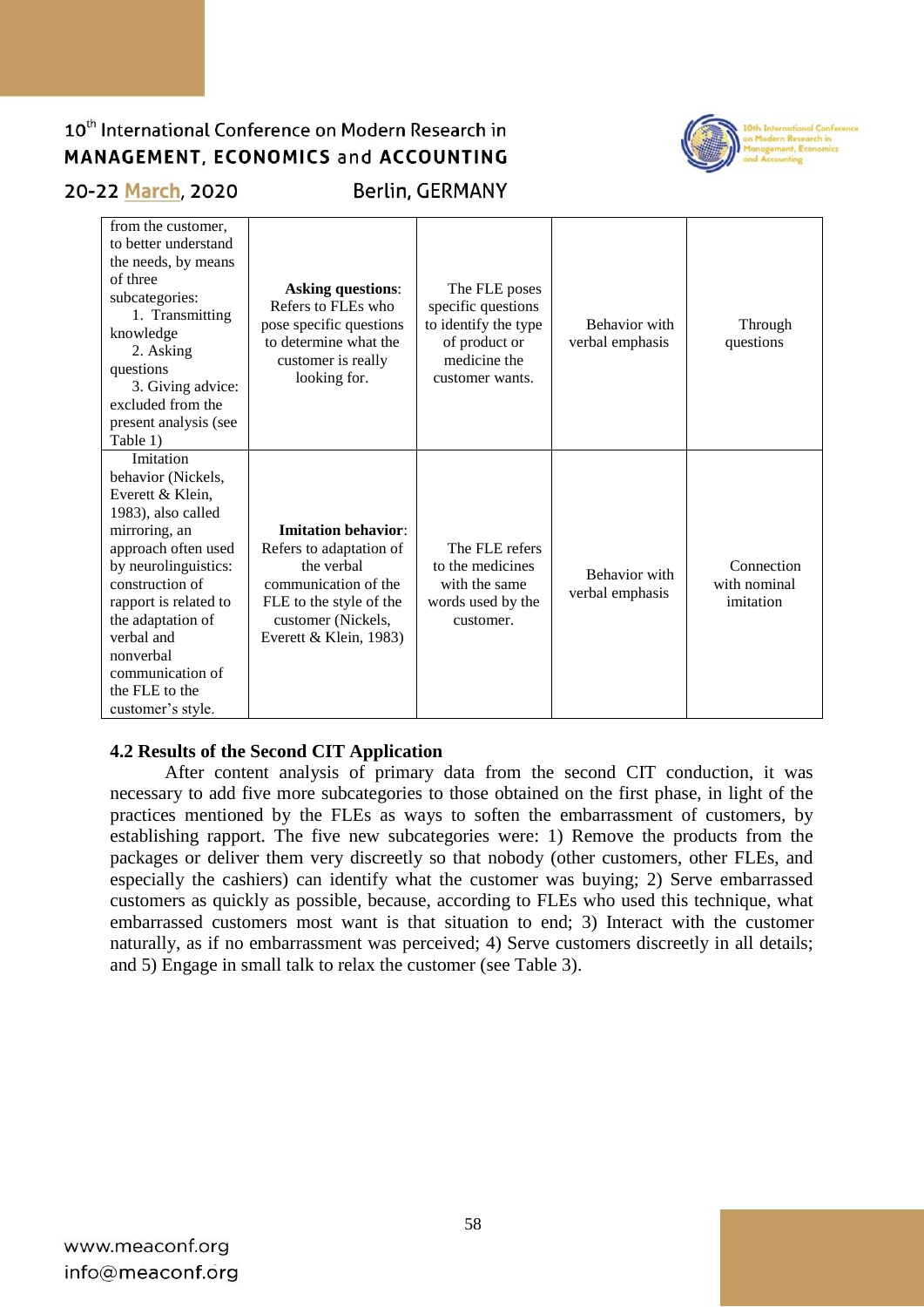

### 20-22 March, 2020

**Berlin, GERMANY** 

*Table 3: Explanation of the verbal and nonverbal behaviors included in multifaceted rapport behavior*

| <b>Types of</b><br>multifaceted<br>rapport<br>behavior | <b>Types of verbal and</b><br>nonverbal behavior<br>included                                                                                                                                                            | Examples of reports applicable to the behavior<br>obtained from the research subjects during application<br>of the CIT                                                                                                                                                                                                                                                                                               |
|--------------------------------------------------------|-------------------------------------------------------------------------------------------------------------------------------------------------------------------------------------------------------------------------|----------------------------------------------------------------------------------------------------------------------------------------------------------------------------------------------------------------------------------------------------------------------------------------------------------------------------------------------------------------------------------------------------------------------|
| Warm<br>treatment                                      | Friendly tone of voice.<br>٠<br>Happy physiognomy.<br>П<br>Position near the<br>п<br>customer.<br>Supply of information<br>п<br>and suggestions.                                                                        | " and in the final analysis, she's our customer, isn't<br>she? Because we embraced her and served her super well<br>and I showed this to her, saying "do you use it with or<br>without flaps, with or without perfume, cotton or dry<br>gauze?" So, after this, after talking with her, she felt super at<br>ease." (case of sale of a feminine sanitary napkin)                                                     |
| <b>Treatment</b><br>with<br>professional<br>distance   | Reserved tone of voice.<br>$\blacksquare$<br>Serious physiognomy.<br>Е<br>More distant position.<br>п<br>Specific information.<br>٠                                                                                     | "and he asked me "Is this the generic version of the<br>drug?", and I said "yes", and he said "No, it's not for me,<br>it's for my father", and I didn't continue the conversation, I<br>only stated the price, said it was the generic one and that<br>there was another company with a more accessible price, but<br>I did not pursue the subject very much." (case of sale of a<br>drug for erectile dysfunction) |
| <b>Natural</b><br>service                              | Natural tone of voice.<br>$\blacksquare$<br>Physiognomy without<br>any expression other<br>than normal.<br>Position that<br>$\blacksquare$<br>accompanies the<br>demand of the customer.<br>Pleasant conversation.<br>٠ | "we make the sale simpler, as if it were something<br>very common, routine, not demonstrating any expression<br>when the person asks. Here I don't show any surprise, or any<br>reaction." (case of a supposed sale of a product not<br>specified)                                                                                                                                                                   |
| <b>Discreet</b><br>service                             | Tone of voice lower<br>$\blacksquare$<br>than normal.<br>Discreet physiognomy.<br>Position near the<br>П<br>customer.<br>Only necessary<br>п<br>information.                                                            | " I leave the customer at ease, say it is normal to ask this<br>question, or I'm discreet; he asks for the product and I get it<br>discreetly and put it in his hand or pass it to the cashier for<br>him, discreetly." (case of a supposed sale of a product not<br>specified)                                                                                                                                      |

The significant results are the final sub-categorization of the behaviors to establish rapport while serving customers in embarrassing situations, based on analysis of the 51 critical incidents reported in this study (see Table 4).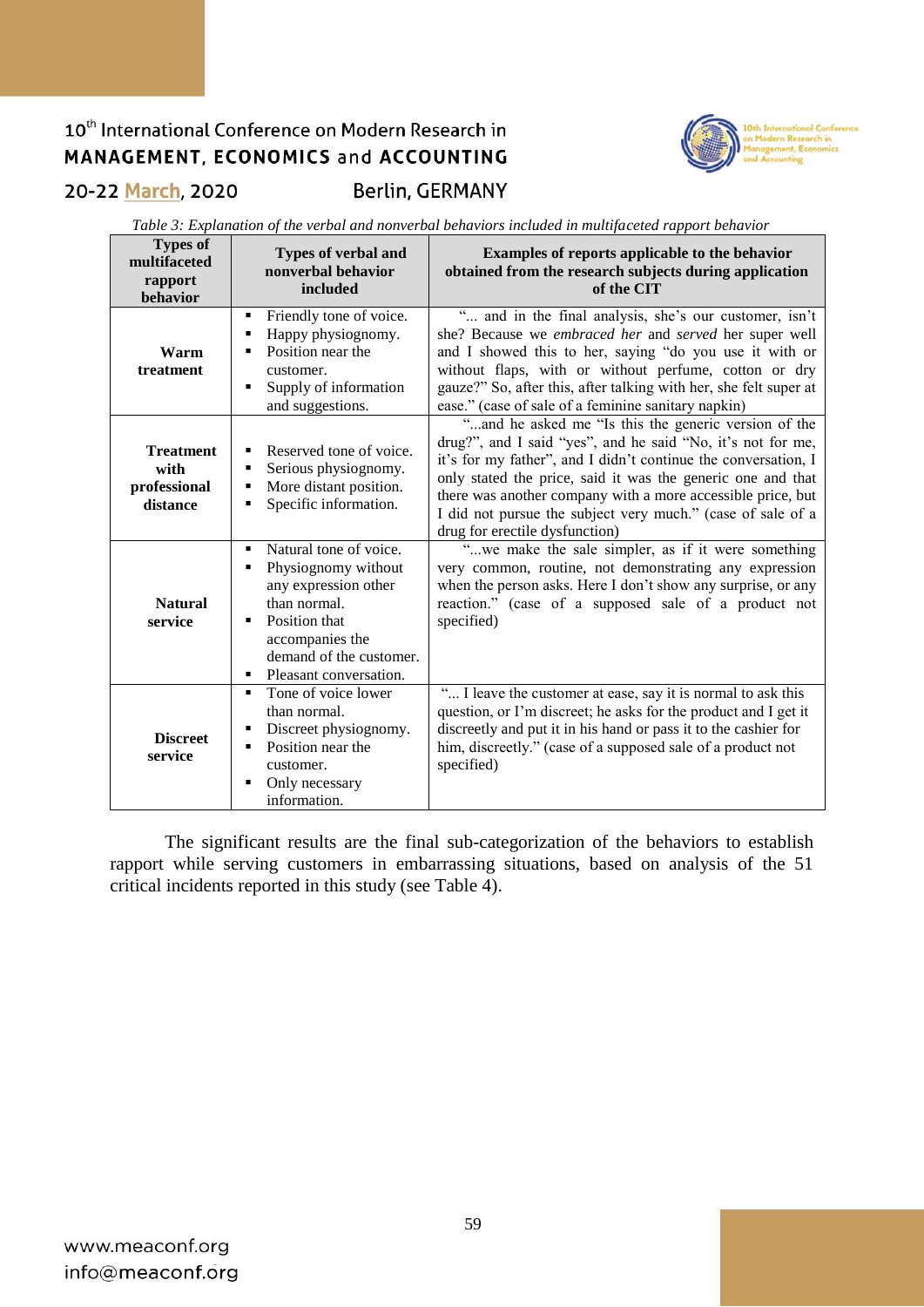### 10<sup>th</sup> International Conference on Modern Research in MANAGEMENT, ECONOMICS and ACCOUNTING **Berlin, GERMANY** 20-22 March, 2020



*Table 4 – Summary of the final sub-categorization of the behaviors to establish rapport in embarrassing situations in drugstores*

| <b>Initial base in</b><br>the literature (see<br>1st column of<br>Table 3)                         | <b>Behaviors of the FLF identified as</b><br>facilitators of rapport in embarrassing<br>situations                                                                                                                                   | <b>Categories</b><br>created in this study<br>for establishment of<br>rapport in<br>embarrassing<br>situations with<br>emphasis on<br>behavior | <b>Subcategories</b><br>of rapport in<br>embarrassing<br>situations |
|----------------------------------------------------------------------------------------------------|--------------------------------------------------------------------------------------------------------------------------------------------------------------------------------------------------------------------------------------|------------------------------------------------------------------------------------------------------------------------------------------------|---------------------------------------------------------------------|
|                                                                                                    | Approaches the customer so the<br>interaction can be more discreet (e.g.,<br>leaves the counter and goes to a corner of<br>the store).                                                                                               |                                                                                                                                                | Proxemics                                                           |
| Category:<br>Uncommonly                                                                            | Adapts the voice to the same volume used<br>by the customer.                                                                                                                                                                         | Behavior with                                                                                                                                  | Paralanguage                                                        |
| attentive behavior/<br>Subcategory:<br>Atypical actions                                            | Removes products from the package or<br>delivers them very discreetly so that it<br>cannot be identified.                                                                                                                            | nonverbal emphasis                                                                                                                             | Camouflage                                                          |
|                                                                                                    | Provides more agile service than is<br>normal so that the customer can make the<br>purchase as quickly as possible.                                                                                                                  |                                                                                                                                                | <b>Agility</b>                                                      |
| Category:<br>Uncommonly<br>attentive behavior/<br>Subcategory:<br>Personal recognition             | Establishes a certain distance, aware<br>that customers feel even more<br>embarrassed when recognized. Hence,<br>this category was used in its polar<br>opposite – non-recognition of the<br>customer on purpose, seeking anonymity. | Behavior with<br>nonverbal emphasis                                                                                                            | Omission                                                            |
| Category: Common<br>grounding behavior/<br>Subcategory:<br>Identification of<br>other similarities | Notes that the customer would prefer<br>to be served by someone of the same sex.                                                                                                                                                     | Behavior with<br>nonverbal emphasis                                                                                                            | Gender                                                              |
|                                                                                                    | Acts respectfully, but friendly and<br>warmly.                                                                                                                                                                                       |                                                                                                                                                | Warm treatment                                                      |
| Category:<br>Courteous behavior/<br>Subcategory;<br>Civility                                       | Multifaceted<br>Acts respectfully, maintaining<br>behavior (complex<br>seriousness and professional distance.<br>pattern of behavior)                                                                                                |                                                                                                                                                | Treatment with<br>professional<br>distance                          |
|                                                                                                    | Acts respectfully, maintaining a tone<br>of naturalness in the entire encounter.                                                                                                                                                     |                                                                                                                                                | Natural service                                                     |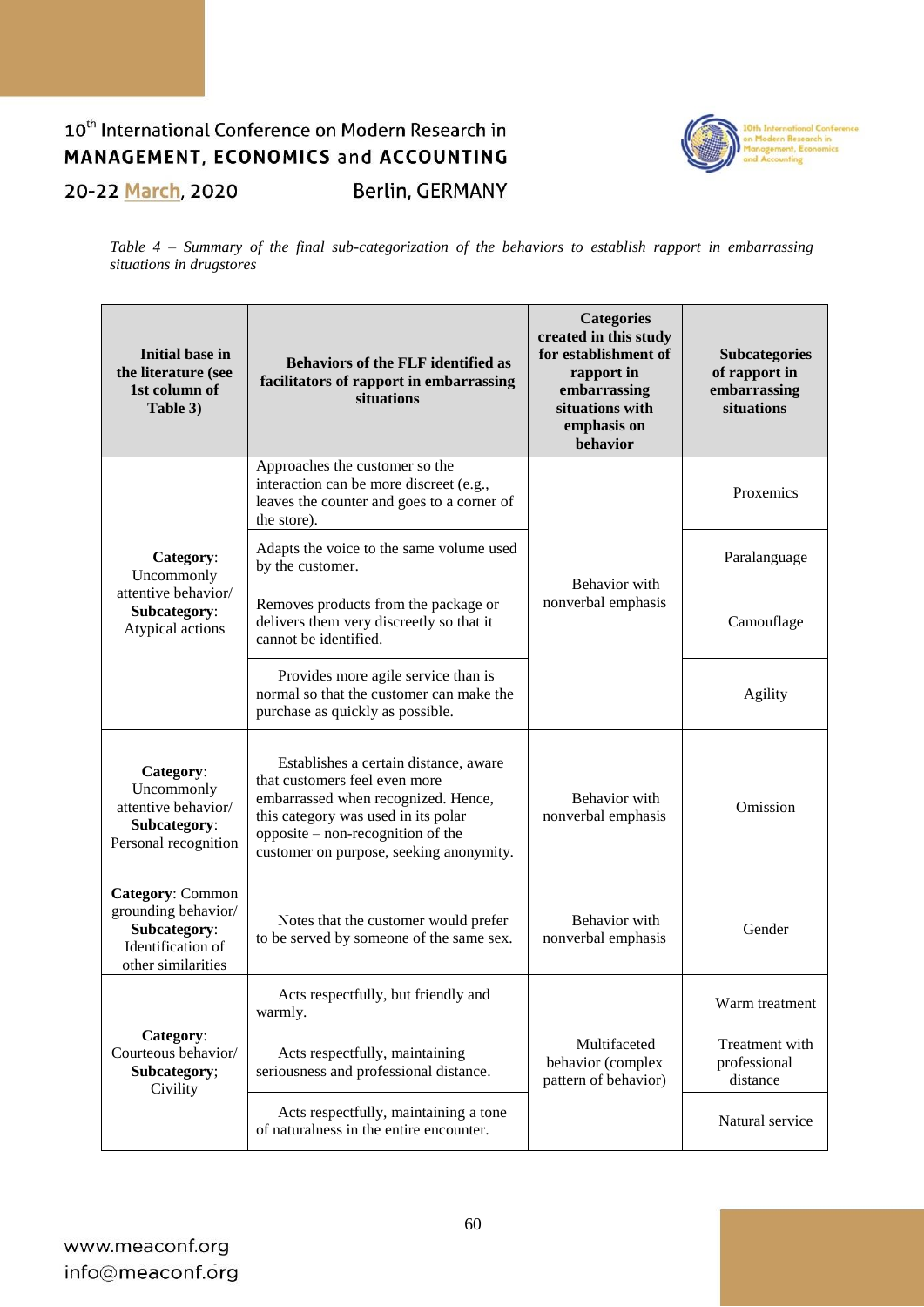

20-22 March, 2020

**Berlin, GERMANY** 

|                                                                       | Acts respectfully, maintaining<br>discretion in all details.                                                            |                                  | Discreet service       |
|-----------------------------------------------------------------------|-------------------------------------------------------------------------------------------------------------------------|----------------------------------|------------------------|
| Category:<br>Connecting<br>hehavior/<br>Subcategories: 1)             | Talks with customers, trying to calm<br>them about the purchase, saying that<br>buying these products is natural.       | Behavior with<br>verbal emphasis | Reassurance            |
| Friendly interaction<br>2) Pleasant<br>conversation                   | Engages in small talk with the<br>customers, trying to put them more at<br>ease.                                        |                                  | Small talk             |
| Category:<br>Information sharing<br>hehavior/                         | Shares information about products,<br>brands, availability and prices, but does<br>not give an opinion in this respect. |                                  | Information<br>sharing |
| Subcategories:<br>1) Transmitting<br>knowledge<br>2) Asking questions | Asks specific questions to identify the<br>type of product or medicine the customer<br>is looking for.                  | Behavior with<br>verbal emphasis | Questioning            |
| Category: Imitative<br>behavior                                       | Refers to the products in the same<br>terms the customers use.                                                          |                                  | Nominal<br>imitation   |

A schematic organization of this information shows 15 subcategories with nomenclature tailored for the theme rapport in embarrassing situations (see Table 5), with their respective associations with each of the three categoreis initially created and reported in the  $4<sup>th</sup>$  column of Table 2.

*Table 5 – Subcategories identified in the study, with nomenclature tailored to the theme of rapport in embarrassing situations, associated with each of the three categories initially created*

|                                                        | Paralanguage<br>1)                       |
|--------------------------------------------------------|------------------------------------------|
| Six subcategories associated with the category rapport | Proxemics<br>2)                          |
| behavior with <b>nonverbal emphasis</b> , with         | 3)<br>Camouflage                         |
| nomenclature partially inspired by Sundaram and        | Agility<br>4)                            |
| <b>Webster</b> (2000)                                  | 5)<br>Omission                           |
|                                                        | Common gender<br>6)                      |
|                                                        | Reassurance<br>7)                        |
| Five subcategories associated with the category        | Small talk<br>8)                         |
| rapport behavior com verbal emphasis                   | 9)<br>Information sharing                |
|                                                        | 10) Ouestioning                          |
|                                                        | 11) Nominal imitation                    |
|                                                        | 12) Treatment with professional distance |
| Four subcategories associated with the category        | 13) Warm treatment                       |
| multifaceted rapport behavior, without specific        | 14) Natural service                      |
| emphasis, in complex behavioral patterns               | 15) Discreet service                     |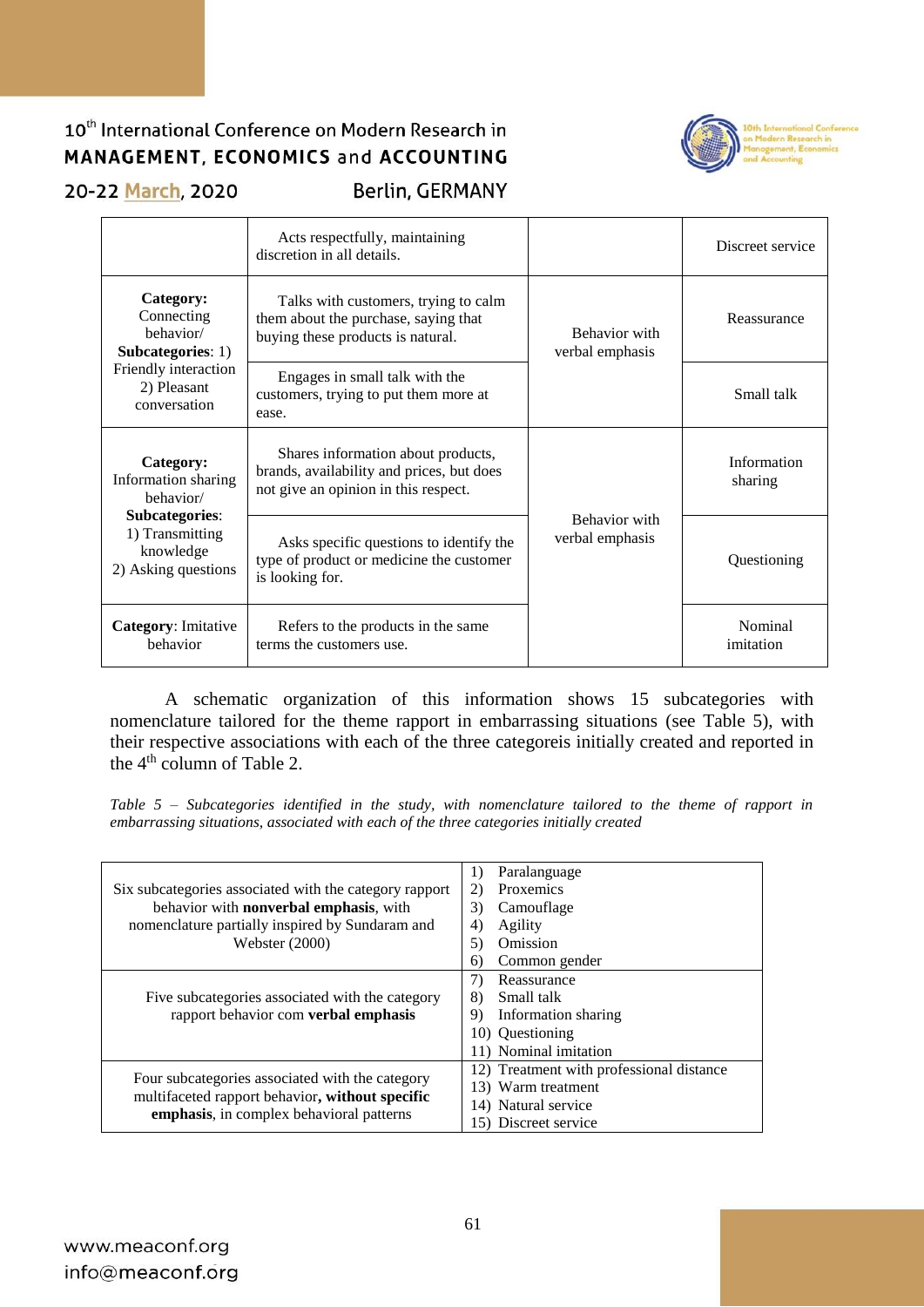

20-22 March, 2020

**Berlin, GERMANY** 

### **5 Conclusion**

According to literature, in some types of services customers prefer not to have relational consequences when interacting with service providers (Goodwin, 1996), but the examples refer to situations in which embarrassment is not involved. This is the case, for example, of fast food restaurants, where the goal is essentially speedy service, not interaction (Gremler & Gwinner, 2000). One can imagine that the situation of an embarrassed customer is similar that of a fast food customer (although obviously stressed by the discomfort caused by embarrassment) since, in both cases, customers would perceive an attempt by the attendant to build a relationship as intrusive. Even when it is not necessary for customers to interact with someone while buying products that can cause some type of embarrassment, a simple look can be sufficient for them to abandon the purchase, upon noticing that their privacy is being invaded (Esmark, Noble & Breazeale, 2017). And even if interaction with FLEs is not mandatory, in the case of potentially embarrassing products, the help of other customers can be seen as risky (Kim & Yir, 2017).

Thus, the result of this study is not surprising: NVIC during face-to-face encounters with FLEs of drugstores can create rapport in situations when customers are bound to expose their privacy upon interacting with an FLE, as typically seen with drugs for erectile dysfunction and the morning-after pill. And this rapport could be identified in various ways, involving paralanguage, proxemics, camouflage, omission and common gender. On the other hand, the study revealed that customers' embarrassment can also be reduced by building rapport through verbal communication, identified in five subcategories: reassurance, small talk, information sharing, questioning and nominal imitation. These results contribute to the theory of rapport, which traditionally refers exclusively to behaviors separated into verbal and nonverbal. We identified a third category, able to blend the two behaviors in complex patterns of service, subverting the classic binary division of front-line communication as an instrument to display affect (Marinova, Singh & Singh, 2018).

It should be stressed that this finding is not incompatible with the recommendation expressed in the literature regarding mutual exclusion, or one-dimensionality, in the coding of categories (Crowley & Delfico, 1996). In other words, it does not fit in the undesired situation of having two or more categories without mutual exclusion, which often leads to the "wellintentioned practice of adding categories such as 'undecidable', 'none of the above', 'ambiguous' or 'applicable to two or more categories' to sets of categories with overlapping meanings" (Krippendorf, 2004, p. 132). The reason is that, in this research, we created a third principal category. This respected the requirement for application of one-dimensionality to any main category, while multidimensionality was recorded (as normally happens) in the overall codification table (Schreier, 2014). Proof of this argument, by the way, comes from the fact that the classification of the studied subjects' behaviors was performed respecting the separations between the three identified types of behaviors - verbal, non-verbal and multifaceted.

Being a qualitative study, this one carries some classic characteristics of this approach. For example, its results must take in consideration as a very important variable the level of awareness in which the communication occurs, overriding the space that may exist between what is desired to communicate and its interpretation (Hall, Horgan & Murphy, 2018). Thus, not everything that was communicated might have been identified, and if it was, it is always possible that it was not fully and precisely understood. Another relevant point regarding this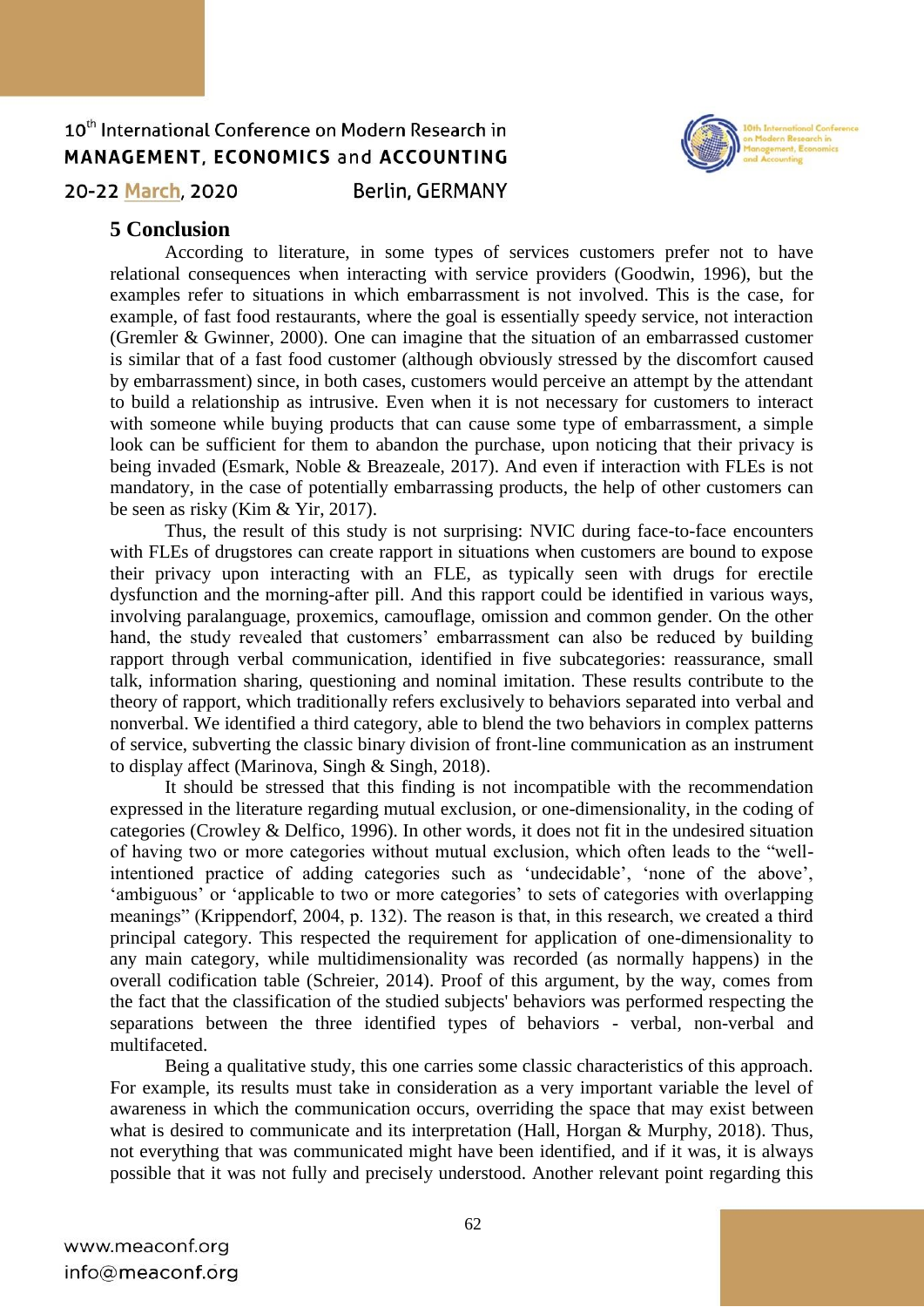

### 20-22 March, 2020

### **Berlin, GERMANY**

limitation is the possible existence of three types of research bias: 1) research context; 2) investigation method; and 3) interviewer-interviewee relationship (Poupart, 2014).

Future studies can apply the same method in drugstores in a larger city, in search of alternative rapport-building behaviors subject to the need for faster service to customers. It would also be interesting to identify what types of rapport used by the FLEs are seen by customers as really able to lessen their embarrassment, as well as how those types of rapport, although well-intentioned by the FLE, wind up aggravating the embarrassment  $-$  i.e., contrast the information of this research with what the customers believe is ideal, or identify what kind of service they accept for not having an alternative, but would like to have been different. Finally, we suggest specifically identifying the types of language and postures that help or hinder any type of rapport.

### **References**

Creswell, J. W. (2010). *Projeto de pesquisa: métodos qualitativo, quantitativo e misto* (3rd ed.). Porto Alegre: Artmed.

Crowley, B. P. & Delfico, J. F. (1996). Content analysis: A methodology for structuring and analyzing written material. Retrieved May 18, 2018, from http://www.gao.gov/assets/80/76281.pdf

Esmark-Jones, C. L., Barney, C. & Farmer, A. (2018). Appreciating Anonymity: An Exploration of Embarrassing Products and the Power of Blending In. *Journal of Retailing*, *94*(2), 186–202. https://doi.org/10.1016/j.jretai.2018.01.001

Farmer, T., Robinson, K., Elliott, S. & Eyles, J. (2006). Developing and implementing a triangulation protocol for qualitative health research. *Qualitative Health Research*, *16*(3), p. 377-394

Flanagan, J. C. (1954). The critical incident technique. *Psychological Bulletin*, *51*(4), p. 327– 358. https://doi.org/10.1037/h0061470

Goodwin, C. (1996). Communality as a Dimension of Service Relationships. *Journal of Consumer Psychology*, *5*(4), p. 387-415.

Gremler, D. D. & Gwinner, K. P. (2000). Customer-employee rapport in service relationships. *Journal of Service Research*, *3*(1), 82–104. https://doi.org/10.1177/109467050031006

Gremler, D. D. & Gwinner, K. P. (2008). Rapport-Building Behaviors Used by Retail Employees. *Journal of Retailing*, *84*(3), 308–324. https://doi.org/10.1016/j.jretai.2008.07.001

Hall, E. T. (1963). A System for the Notation of Proxemic Behavior. *American Anthropologist*, 65(5), p. 1003–1026.

Hall, J. A., Coats, E. J. & LeBeau, L. S. (2005). Nonverbal Behavior and the Vertical Dimension of Social Relations: A Meta-Analysis. *Psychological Bulletin*, *131*(6), 898–924. https://doi.org/10.1037/0033-2909.131.6.898

Hall, J. A., Horgan, T. G. & Murphy, N. A. (2018). Nonverbal communication. *Annual Review of Psychology*, *70*(1), p. 1–24.

Human, L. J. & Biesanz, J. C. (2011). Through the Looking Glass Clearly: Accuracy and Assumed Similarity in Well-Adjusted Individuals' First Impressions. *Journal of Personality and Social Psychology*, *100*(2), 349–364. https://doi.org/10.1037/a0021850

Instituto Racine. (2018). Varejo Farmacêutico - Cursos. Retrieved March 27, 2018, from http://www.racine.com.br/setor/varejo-farmaceutico/

Isabella, G., Barros, L. S. G. & Mazzon, J. A. (2015). A Influência do embarrassment do